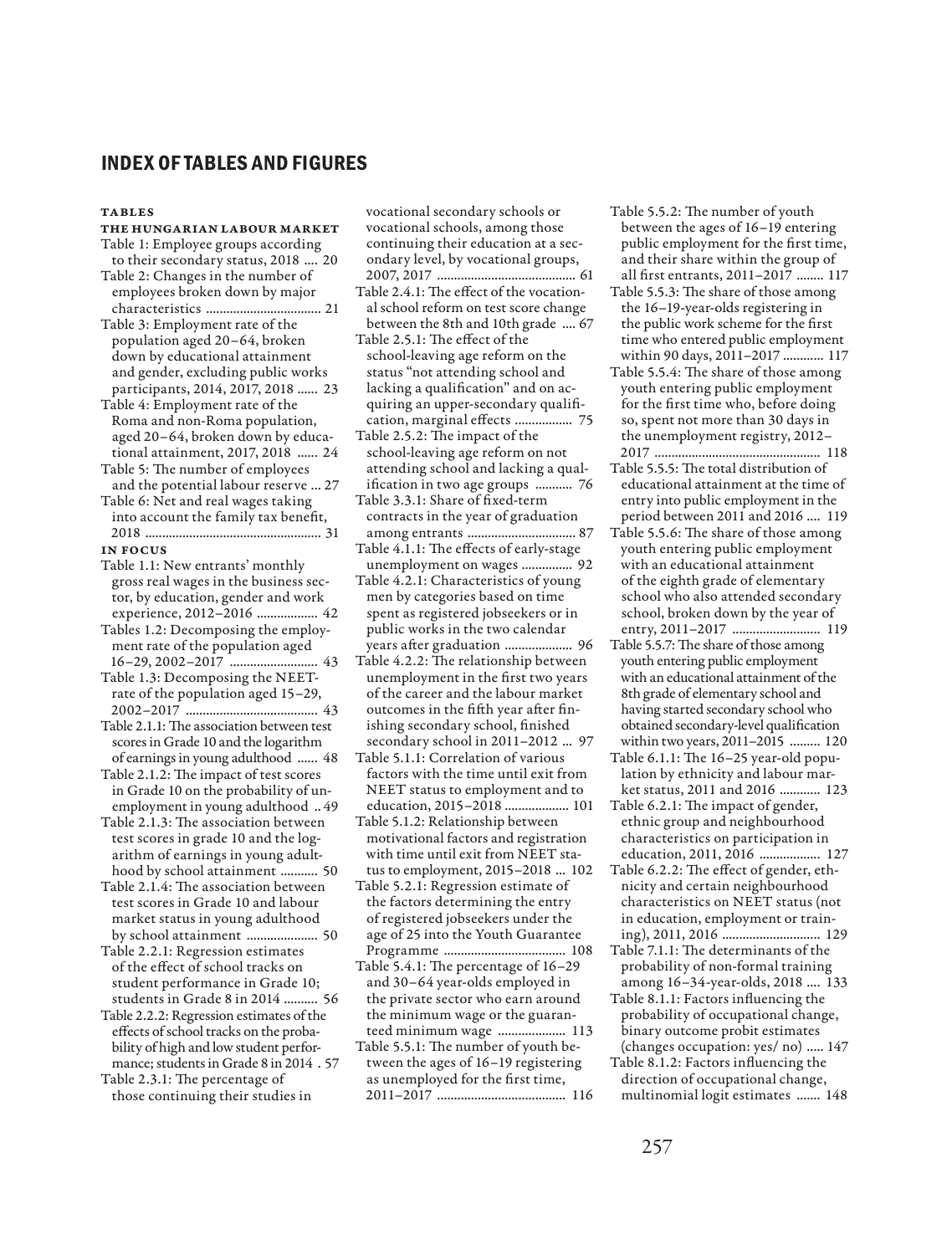policy tools

Table A1: Expenditures and revenues of the employment policy section of the national budget, 2013–2019 . 165 STATISTICAL DATA Table 1.1: Basic economic indicators ....................................... 169 Table 2.1: Population ....................... 171 Table 2.2: Population by age groups, in thousands ................................... 171 Table 2.3: Male population by age groups, in thousands .................... 173 Table 2.4: Female population by age groups, in thousands .................... 173 Table 3.1: Labour force participation of the population over 14 years .. 174 Table 3.2: Labour force participation of the population over 14 years, males, in thousands ..................... 175 Table 3.3: Labour force participation of the population over 14 years, females, in thousands ..................... 176 Table 3.4: Labour force participation of the population over 14 years .. 177 Table 3.5: Labour force participation of the population over 14 years, males, per cent .............................. 178 Table 3.6: Labour force participation of the population over 14 years, females, per cent .............................. 179 Table 3.7: Population aged 15–64 by labour market status (self-categorised), in thousands ......................... 180 Table 3.8: Population aged 15–64 by labour market status (self-categorised), per cent ................................... 181 Table 4.1: Employment ................... 182 Table 4.2: Employment by gender .. 183 Table 4.3: Composition of the employed by age groups, males .......... 184 Table 4.4: Composition of the employed by age groups, females, per cent .................................................. 184 Table 4.5: Composition of the employed by level of education, males, per cent ........................................... 185 Table 4.6: Composition of the employed by level of education, females, per cent ........................................... 185 Table 4.7: Employed by employment status, in thousands ..................... 186 Table 4.8: Composition of the employed persons by employment status, per cent ........................................... 186 Table 4.9: Composition of employed persons by sector, by gender, per cent .................................................. 187 Table 4.10: Employed in their present job for 0–6 months, per cent ...... 187 Table 4.11: Distribution of employees in the competitive sector by firm

size, per cent .................................. 188 Table 4.12: Employees of the competitive sector by the share of foreign ownership, per cent ...................... 188 Table 4.13: Employment rate of population aged 15–74 by age group, males, per cent .............................. 189 Table 4.14: Employment rate of population aged 15–74 by age group, females, per cent ........................... 189 Table 4.15: Employment rate of population aged 15–64 by level of education, males, per cent ..................... 190 Table 4.16: Employment rate of population aged 15–64 by level of education, females, per cent ................... 191 Table 5.1: Unemployment rate by gender and share of long term unemployed, per cent ............................... 192 Table 5.2: Unemployment rate by level of education, males ................ 193 Table 5.3: Composition of the unemployed by level of education, males, per cent ........................................... 193 Table 5.4: Unemployment rate by level of education, females ............. 194 Table 5.5: Composition of the unemployed by level of education, females, per cent ........................................... 194 Table 5.6: The number of unemployed by duration of job search ............. 196 Table 5.7: Registered unemployed and LFS unemployment ...................... 198 Table 5.8: Composition of the registered unemployed by educational attainment, yearly averages ........ 199 Table 5.9: The distribution of registered unemployed school-leavers by educational attainment, yearly averages, per cent ................................. 199 Table 5.10: Registered unemployed by economic activity as observed in the LFS, per cent .................................. 200 Table 5.11: Monthly entrants to the unemployment register, monthly averages, in thousands ................ 200 Table 5.12: Selected time series of registered unemployment, monthly averages .......................................... 201 Table 5.13: The number of registered unemployed who became employed on subsidised and non-subsidised employment ................................... 202 Table 5.14: Benefit recipients and participation in active labour market programmes ................................... 203 Table 5.15: The ratio of those who are employed among the former participants of ALMPs, per cent ........... 204 Table 5.16: Distribution of registered unemployed, unemployment benefit

recipients and unemployment assistance recipients by educational attainment ..................................... 205 Table 5.17: Outflow from the Register of Beneficiaries .............................. 206 Table 5.18: The distribution of the total number of labour market training participants ............................. 206 Table 5.19: Employment ratio of participants ALMPs by gender, age groups and educational attainment for the programmes finished in 2018, per cent ................................ 207 Table 5.20: Distribution of the average annual number of those with no employment status who participate in training categorised by the type of training, percentage ................ 207 Table 5.21: The distribution of those entering training programmes by age groups and educational level ....... 208 Table 6.1: Annual changes of gross and real earnings .......................... 209 Table 6.2.a: Gross earnings ratios in the economy .................................. 210 Table 6.2.b: Gross earnings ratios in the economy, per cent ................... 211 Table 6.3: Regression-adjusted earnings differentials ........................... 212 Table 6.4: Percentage of low paid workers by gender, age groups, level of education and industries ............. 213 Table 7.1: Graduates in full-time education .............................................. 216 Table 7.2: Pupils/students entering the school system by level of education, full-time education .............. 217 Table 7.3: Students in full-time education .................................................. 218 Table 7.4: Students in part-time education .............................................. 219 Table 7.5: Number of applicants for full-time high school courses ..... 220 Table 8.1: The number of vacancies reported to the local offices of the NFSZ ............................................... 221 Table 8.2: The number of vacancies reported to the local offices of the NFSZ, by level of education ....... 222 Table 8.3: The number of vacancies ........................................ 222 Table 8.4: Firms intending to increase/ decrease their staff, per cent ........ 223 Table 9.1: Regional inequalities: Employment rate ................................... 224 Table 9.2: Regional inequalities: LFS-based unemployment rate .. 225 Table 9.3: Regional differences: The share of registered unemployed relative to the economically active population, per cent ..................... 226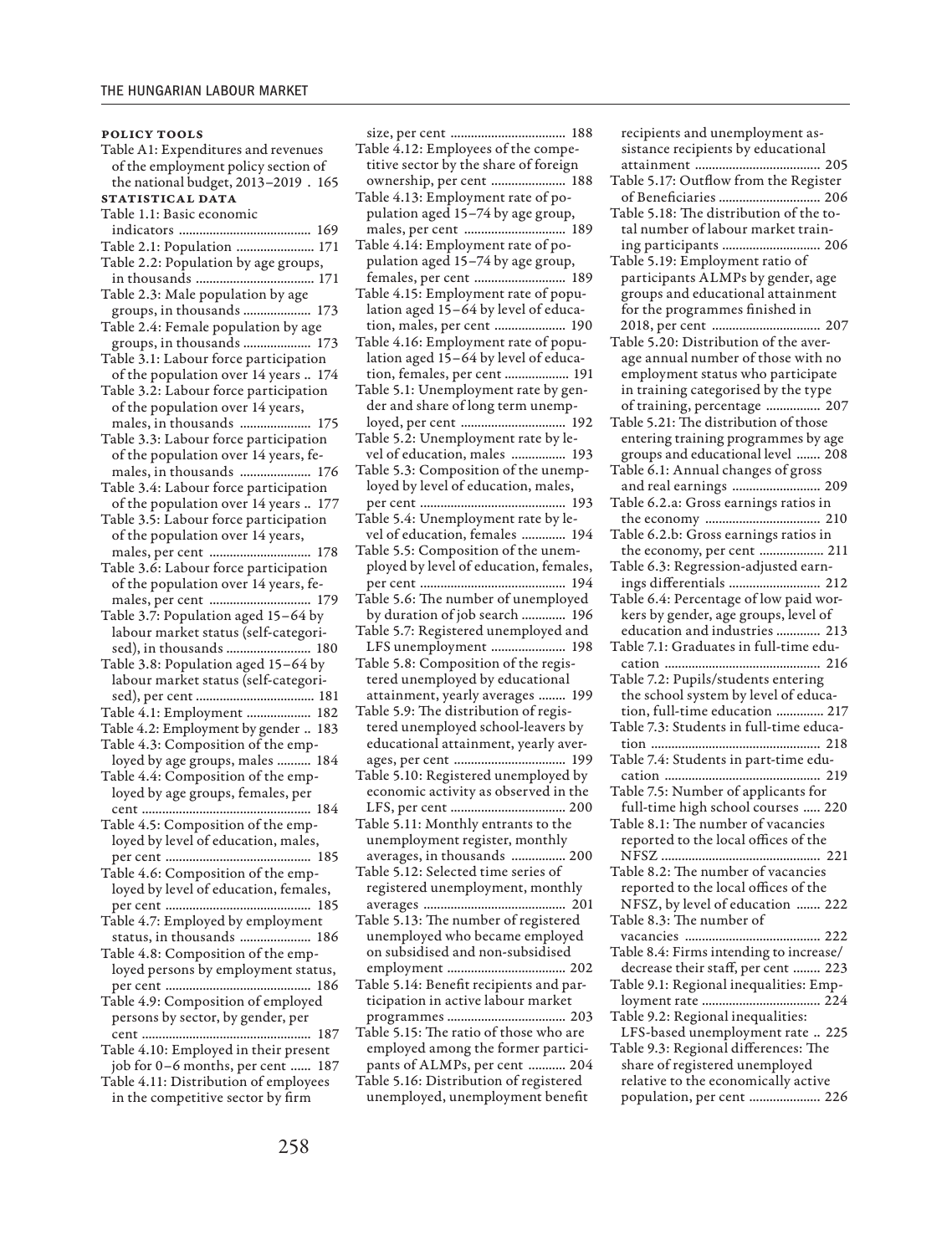Table 9.4: Annual average registered unemployment rate by counties .. 227 Table 9.5: Regional inequalities: Gross monthly earnings .............. 228 Table 9.6: Regression-adjusted earnings differentials ........................ 228 Table 9.7: Regional inequalities: Gross domestic product .............. 229 Table 9.8: Commuting .................... 229 Table 10.1: Strikes ............................ 232 Table 10.2: National agreements on wage increase recommendations .. 232 Table 10.3: Single employer collective agreements in the business sector . 233 Table 10.4: Single institution collective agreements in the public sector ... 233 Table 10.5: Multi-employer collective agreements in the business sector . 233 Table 10.6: Multi-institution collective agreements in the public sector ... 233 Table 10.7: The number of firm wage agreements, the number of affected firms, and the number of employees covered ........................................... 233 Table 10.8: The number of multiemployer wage agreements, the affected firms, and the covered companies and employees .................. 234 Table 10.9: The share of employees covered by collective agreements ......... 234 Table 10.10: Single employer collective agreements in the national economy ............................................... 235 Table 10.11: Multi-employer collective agreements in the business sector .................................................... 236 Table 11.1: Family benefits ............ 237 Table 11.2: Unemployment benefits and average earnings ................... 237 Table 11.3.a: Number of those receiving pension, and the mean sum of the provisions they received in January of the given year ............ 238 Table 11.3.b: Number of those receiving pension, and the mean sum of the provisions they received in January of the given year ............ 238 Table 11.4.a: Number of those receiving social annuities for people with damaged health, and the mean sum of the provisions they received after the increase, in January of the given year .................................................. 239 Table 11.4.b: Number of those receiving social annuities for people with damaged health, and the mean sum of the provisions they received after the increase, in January of the given year .................................................. 239

Table 11.5: The median age for retirement and the number of

pensioners ...................................... 240 Table 11.6: The number of those receiving a disability annuity and the mean sum of the provisions they received after the increase, in January of the given year ............................ 241 Table 11.7: Newly determined disability pension claims and detailed data on the number of newly determined old-age pension claims .... 241 Table 11.8: Retirement age threshold ........................................ 242 Table 12.1: The mean, minimum, and maximum value of the personal income tax rate, per cent ................. 243 Table 12.2: Changes in the magnitude of the tax wedge in the case of minimum wage and the temporary work booklet (AMK) ............................. 244 Table 12.3: The monthly amount of the minimum wage, the guaranteed wage minimum, and the minimum pension, in thousands of currentyear HUF ....................................... 245 Table 12.4: The tax burden on work as a ratio of tax revenue and earnings .................................................. 246 Table 13.1: Employment and unemployment rate of population aged 15–64 by gender in the EU, 2018 ............. 247 Table 13.2: Employment composition of the countries in the EU, 2018 .. 248 Table 13.3: The ration of vacancies, IV. quarter, 2018 ........................... 249 Figures The Hungarian Labour Market Figure 1: The number of employees in the 15–74 age group and the employment rate among those aged 15–74, 2010–2018 ........................... 18 Figure 2: Changes in the headcount of public works participants, 2010–2018 ......................................... 21 Figure 3: Employment rates of men and women aged 20–64, 2014–2018 ........................................ 23 Figure 4: The number of vacancies in the business sector, 2010–2018 .... 25 Figure 5: The average duration of job seeking and the share of the longterm unemployed, 2010–2018 ..... 26 Figure 6: Labour reserve and labour demand by county, 2018 ................ 27 Figure 7.: The rate of increase in gross earnings  $(2013 = 100 \text{ per cent})$  .... 29 In Focus Figure 1.1: Employment rate of men and women aged 15–29 ................. 38 Figure 1.2: Employment rate by age

and gender, 2002–2018 ................. 40 Figure 1.3: Share of full-time students,

by age group, 2002–2018 .............. 40 Figure 1.4: Share of youth not in employment, education or training (NEET) by age group and gender, 2002–2018 (percent) ....................... 41

- Figure 2.1.1: Association between test scores in grade 10 and the logarithm of earnings ........................................ 47
- Figure 2.1.2: Association between test scores in grade 10 and unemployment ................................................... 47
- Figure 2.2.1: Skill levels of Grade 10 students broken down by school track, 2017 (percentage) ................ 54
- Figure 2.2.2: Test scores in Grade 10 as a function of Grade 8 scores, broken down by school track; students in Grade 8 in 2014 .......................... 54
- Figure 2.2.3: Changes in average test scores between Grades 6 and 10, broken down by school track; students in Grade 8 in 2014 ................ 55
- Figure 2.3.1: The proportion of those continuing their education at the secondary level and those who were not admitted into the school type designated as their first choice in their priority list, by school type, 2005–2017 ....................................... 60
- Figure 2.3.2: The proportion of those continuing their studies in secondary education, by school type and gender, 2005–2017 .......................... 61
- Figure 2.3.3: The proportion of those continuing their studies after elementary school, by gender .......... 62
- Figure 2.4.1: Average test score change between the 8th and 10th grade for different school types. 2010–2014 ........................................ 66
- Figure 2.5.1: The share of early school leavers in the population aged 18– 24 in Hungary, in the Visegrad countries and in the EU on average, 2009–2018 ....................................... 70
- Figure 2.5.2: Changes in the proportion of those not in education and lacking a qualification after finishing lower-secondary education .... 73 Figure 2.5.3: The proportion of those
- with an upper-secondary qualification 4 and 5 years after completing lower-secondary education ........... 73
- Figure 2.5.4: The proportion of those not attending school and lacking a qualification, by age .................... 75
- Figure K2.5.1: The share of 17-yearolds in employment, and not in education, employment, or training (NEET), 1992–2018 ....................... 78 Figure 3.1.1: Share of those working